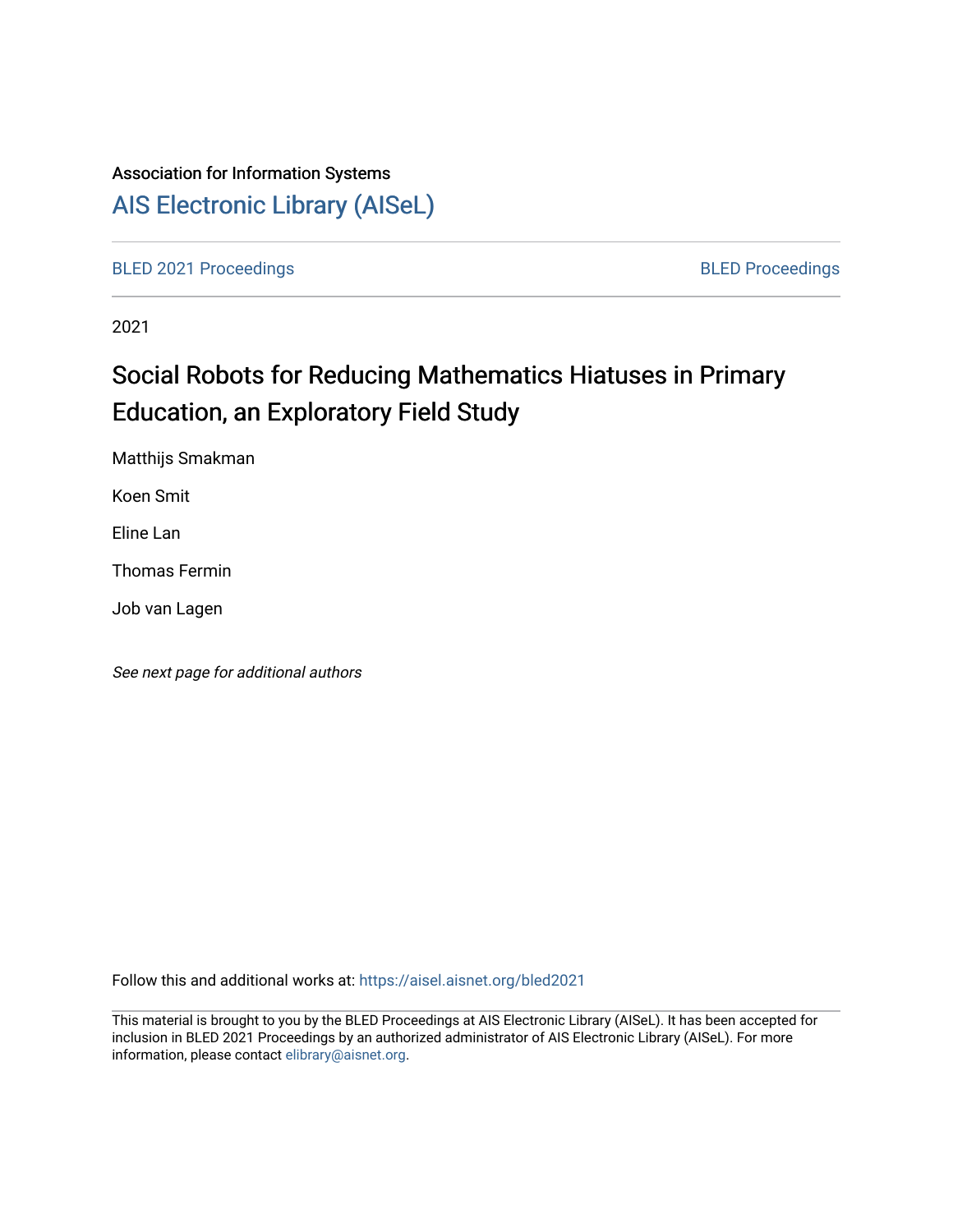# Authors

Matthijs Smakman, Koen Smit, Eline Lan, Thomas Fermin, Job van Lagen, Julia Maas, David van Vliet, and Sam Leewis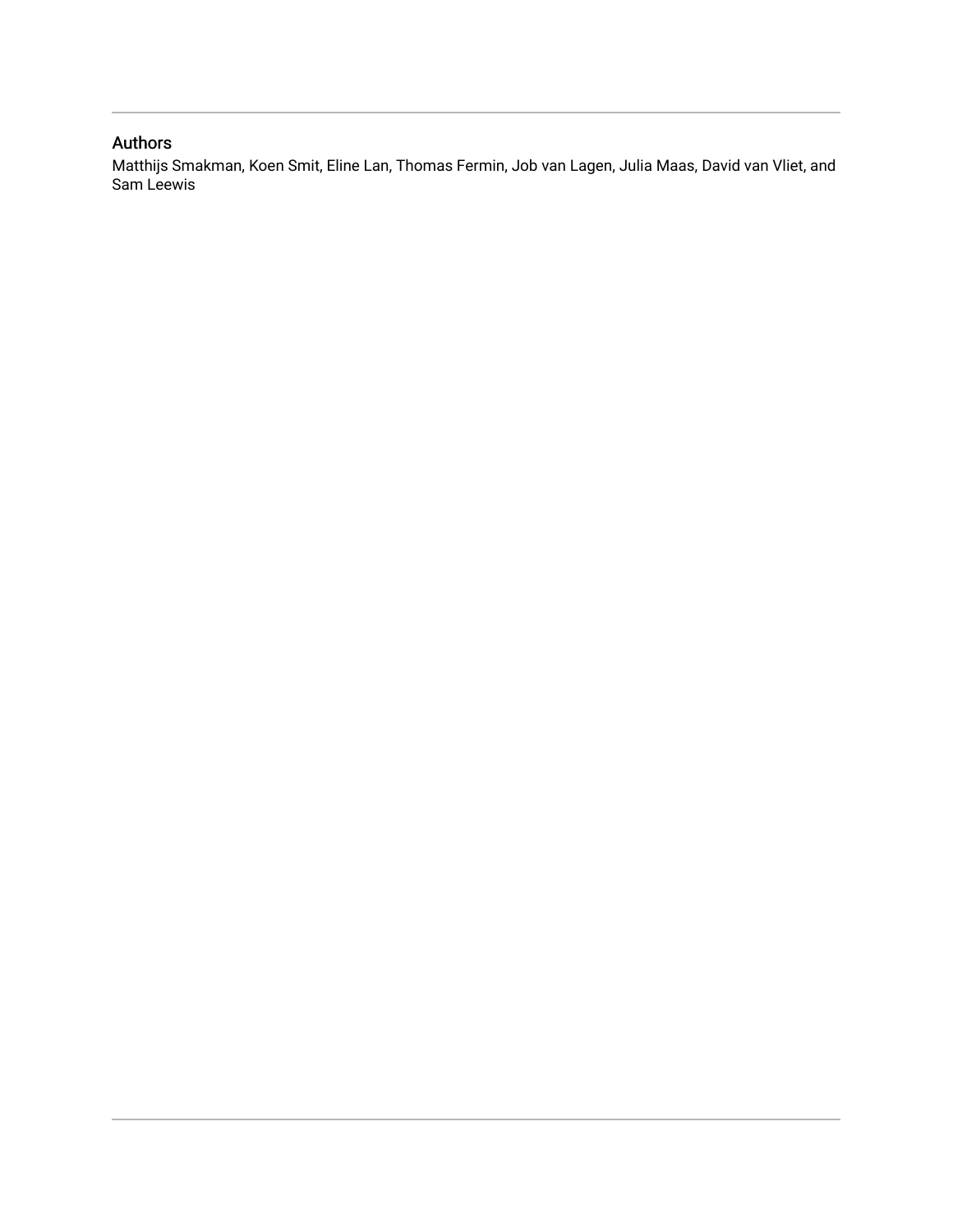# **SOCIAL ROBOTS FOR REDUCING MATHEMATICS HIATUSES IN PRIMARY EDUCATION, AN EXPLORATORY FIELD STUDY**

# MATTHIJS SMAKMAN,<sup>1</sup> KOEN SMIT,<sup>1</sup> ELINE LAN,<sup>2</sup> THOMAS FERMIN,<sup>2</sup> JOB VAN LAGEN,<sup>2</sup> JULIA MAAS,<sup>2</sup> DAVID VAN VLIET<sup>2</sup> & SAM LEEWIS<sup>1</sup>

<sup>1</sup>HU University of Applied Sciences Utrecht, Institute for ICT, Digital Ethics, the Netherlands; e-mail: name.surname@hu.nl <sup>2</sup>HU University of Applied Sciences Utrecht, Institute for ICT, the Netherlands; e-mail: name.surname@student.hu.nl

**Abstract** Since the outbreak of COVID-19 schools have gone into lockdown and teachers have had to teach pupils online from home. When pupils go back to school, standard, contemporary learning methods do not seem to be enough to reduce incurred hiatuses. Social robots are slowly becoming an integral component of our society and have great potential as educational technology. This study explores how social robots in classrooms can contribute to reducing mathematics-related hiatuses in Dutch primary education (pupils from four till twelve years old). A social robot as a tutor is evaluated by means of a field study with children ( $n = 43$ ) to compare a class working with the robot, to a class working without the robot. Multiple factors on learning effect are taken into account by using a survey. Our results demonstrate that a robot can take the role of a tutor and practice with pupils. The results are of interest to researchers in the field of human-robot interaction as well as to educational institutes who wish to understand the implications of adopting robots in education.

**Keywords:** social robotics, educational robots, hiatuses, learning effect



DOI https://doi.org/10.18690/978-961-286-485-9.46 ISBN 978-961-286-485-9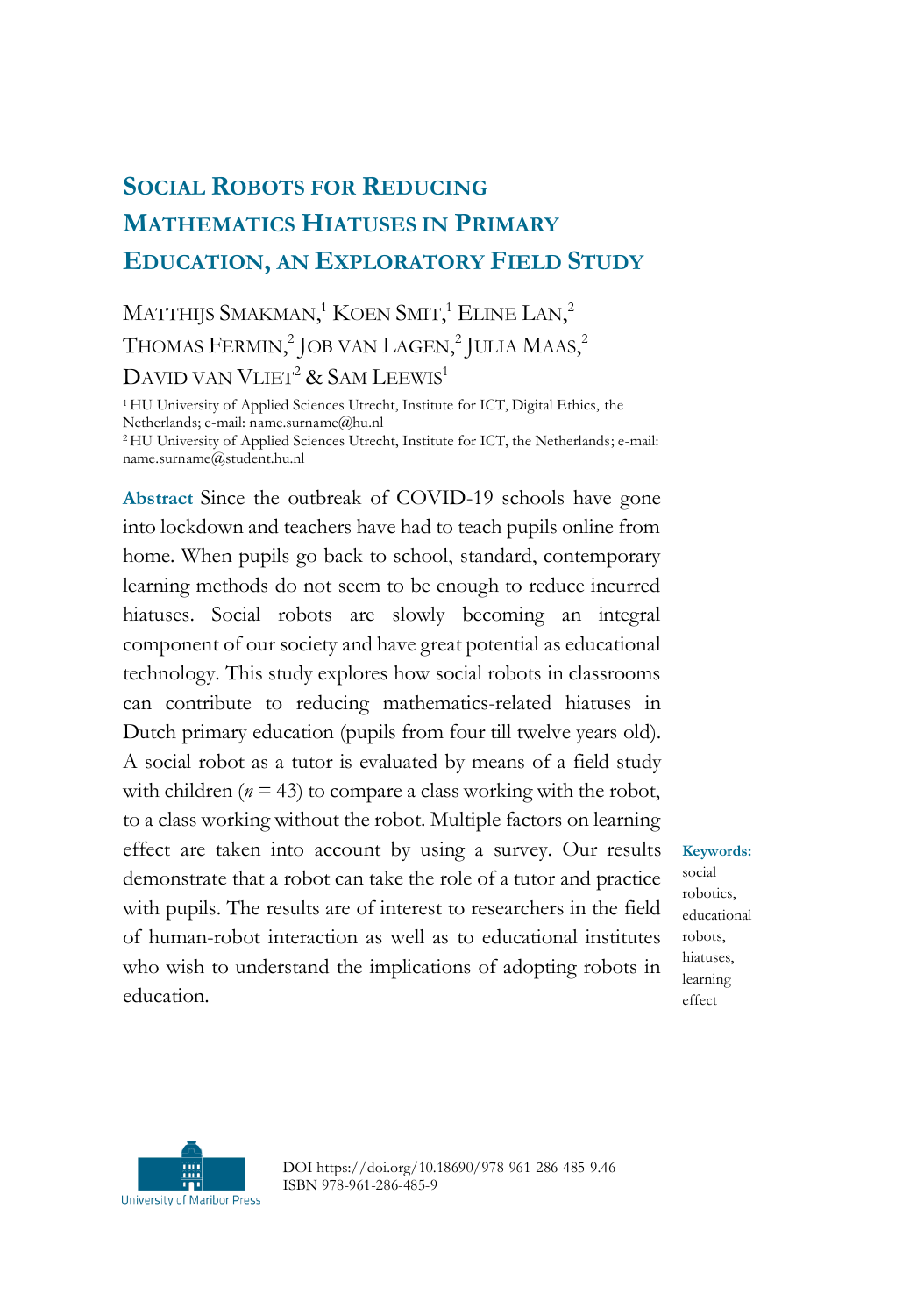#### **1 Introduction**

Hiatuses have always been a reoccurring phenomenon within (primary) education and could have a negative impact on learning performance in the longer term (Luyten, Staman, & Vissch, 2013). Finding solutions to reduce hiatuses have always been an important subject in education, but has now become even more relevant due to the impact of the COVID-19 pandemic on schools (Rothan & Byrareddy, 2020). Many pupils are falling behind on their education because they are not able to physically attend school, which causes governments to take action and provide extra funds for reducing hiatuses (Ministerie van Algemene Zaken, 2020c). In addition, eight percent of the Dutch pupils in regular primary education in 2018/2019 were already suffering from hiatuses ("Leerlingen in (speciaal) basisonderwijs; migratieachtergrond, woonregio," 2020; Nederlandse Jeugdinstituut, 2019). One of the reasons for these hiatuses is the increasing shortage of teachers the Netherlands is currently facing (Cultuur en Wetenschap van Onderwijs, 2019). School leaders sending classes home, due to the absence of a teacher, possibly leading to performance loss, which also causes learning delays, is becoming a more regular phenomenon (Cultuur en Wetenschap van Onderwijs, 2019). A learning delay can have many adverse consequences, such as underperformance or inequality of opportunity (van Onderwijs, 2020).

COVID-19 has created large hiatuses in primary education (Keultjes, 2020; van der Heyden, 2020) and contemporary learning methods do not seem to be enough to reduce these hiatuses, therefore, new learning material must be developed. The Dutch government is currently investing 244 million euros for primary education into creating and developing extra learning materials to reduce COVID-19 related hiatuses (AVS, 2020; Ministerie van Algemene Zaken, 2020b). One of these solutions could be the use of social robots. They have been shown to be able to increase cognitive and affective outcomes and have achieved outcomes similar to those of human tutoring on restricted tasks (Belpaeme, Kennedy, Ramachandran, Scassellati, & Tanaka, 2018). One of the main benefits of social robots is their physical presence, which traditional learning technologies lack (Belpaeme et al., 2018).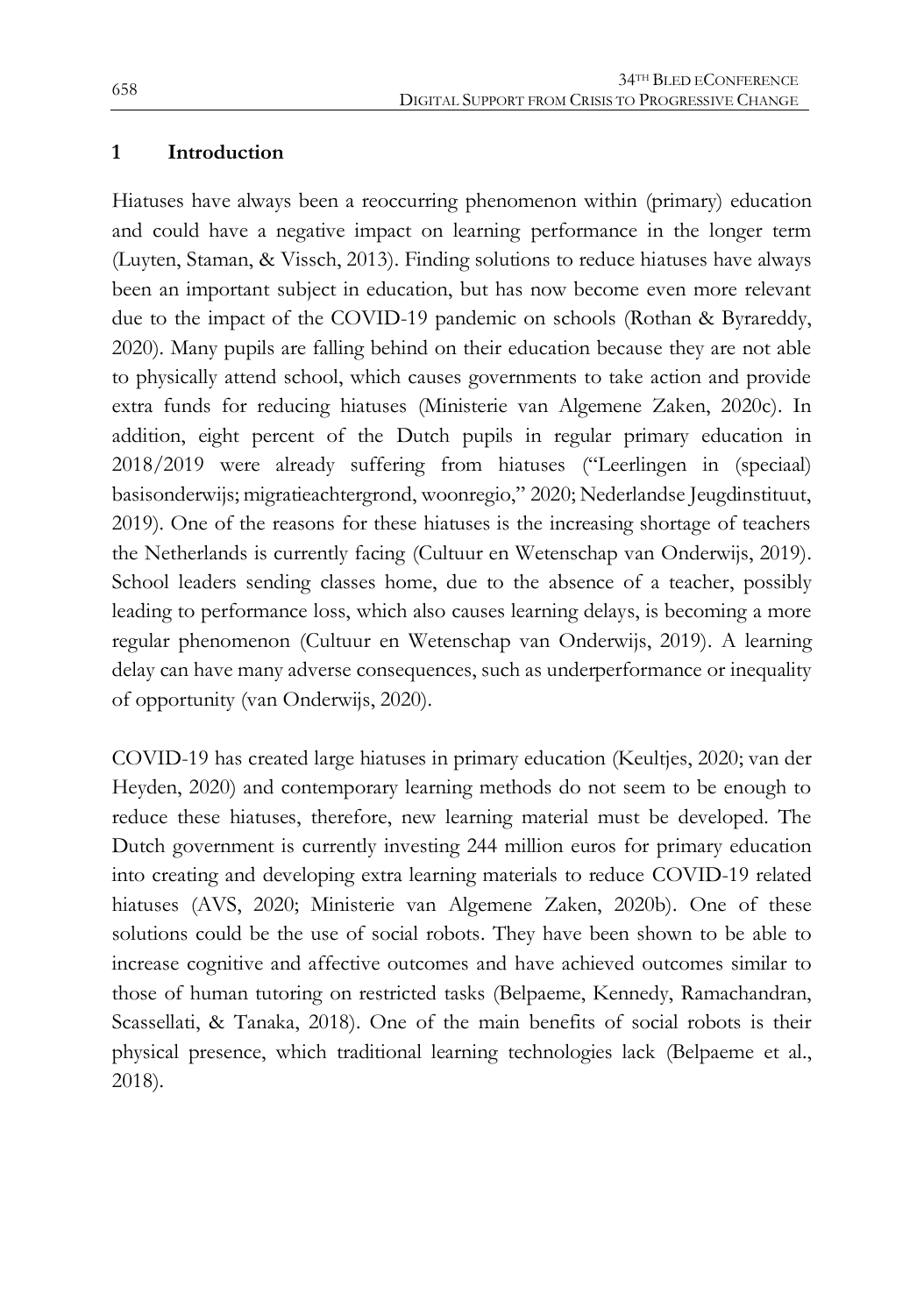For this study, the focus will be on exploring the use of a social robot for teaching mathematics to pupils in Dutch primary education. This study aims to answer the following research question: *'can social robots be used for reducing mathematics hiatuses in primary education?'* By answering this question, we aim to provide insights into a potential new learning tool for primacy education for reducing hiatuses for mathematics, which is, especially now, an urgent social issue.

This paper is structured as follows. First, the background and related work will focus on hiatus factors and social robots as two main concepts. This is followed by a description of the utilized research methods. Next, the paper details how the data was collected. Then, the methods and techniques for data analysis are presented. Based on the data collection and analysis, the results of this study are presented. This is followed by the conclusions drawn from these results. Lastly, the limitations are discussed, and future research directions are described.

## **2 Background and Related Work**

To explore the effect of social robots on reducing hiatuses, the definition of the term 'hiatus' must be established. A hiatus is a subjective concept. It is defined as the disadvantage in a particular learning area that a person has, compared to 'the average pupil' with the same age and the same level of education (Bannink, 2021). In the next section, we will detail the concept of hiatuses, as well as the concept of a social robot.

## **2.1 Hiatus factors**

Many factors influence the forming of a hiatus in education. Research shows that the most recurring factors are *autonomy* (Meusen-Beekman, Joosten-ten Brinke, & Boshuizen, 2001; Ryan & Deci, 2000b; Sierens, Vansteenkiste, Goossens, Soenens, & Dochy, 2009), *motivation* (Lak, 2017; Ryan & Deci, 2000a), *learning environment* (Meusen-Beekman et al., 2001; Weiser & Riggio, 2010) and *causality* (Miller, Ferguson, & Byrne, 2000; U.S. Department of Education Office of Special Education Programs, 2003).

*Autonomy* refers to the experience of choice and psychological freedom with respect to one's study activities (Sierens et al., 2009). It involves being self-organizing and having a sense of choice over one's study behaviour (Sierens et al., 2009). Sub-factors here are self-regulation (Ryan & Deci, 2000b), self-effectiveness (Meusen-Beekman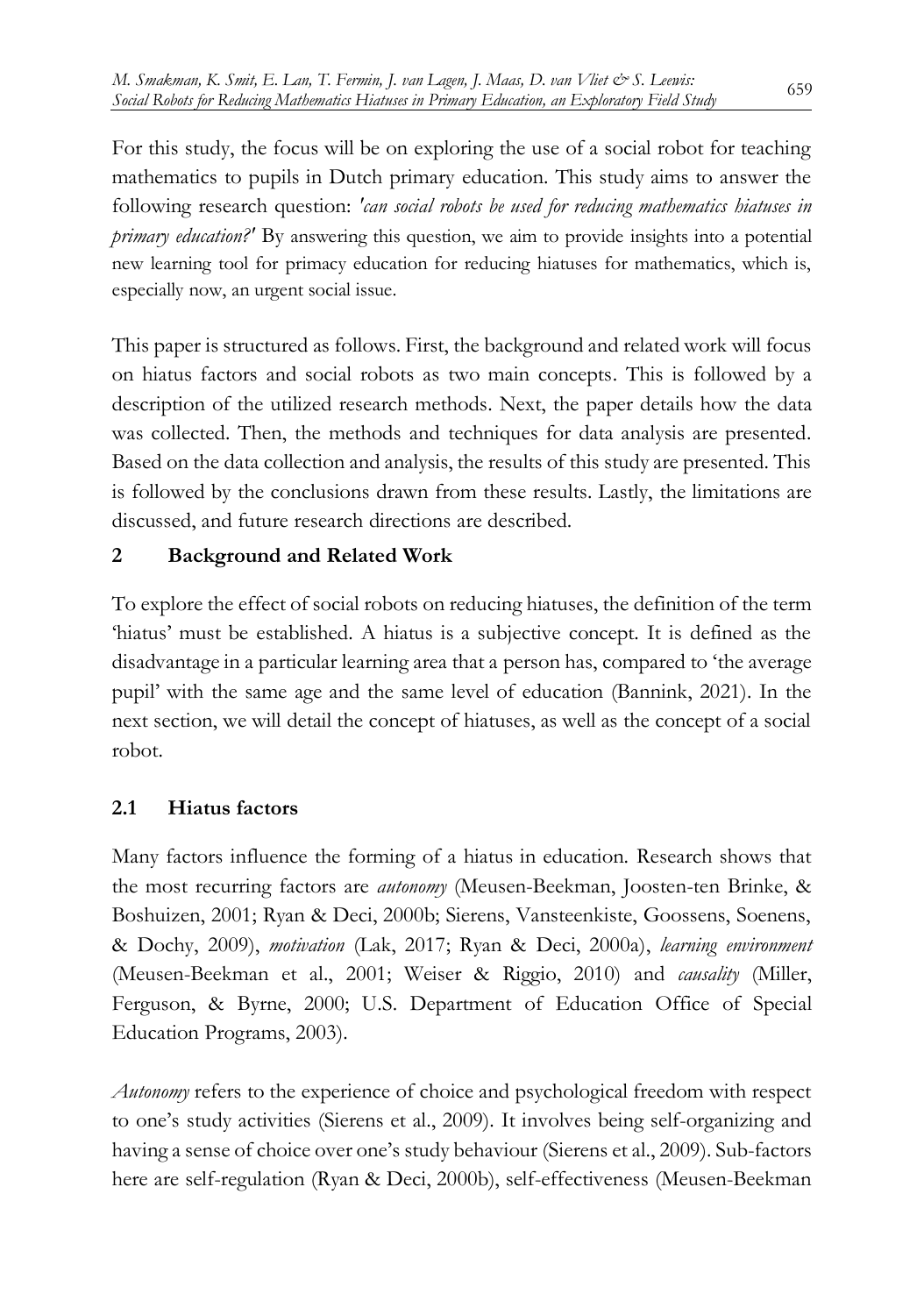et al., 2001) and basic needs (Meusen-Beekman et al., 2001). Competence, as an aspect of self-regulation and effectiveness, involves the experience of efficacy while completing a learning task (Meusen-Beekman et al., 2001). The need for relatedness, also an aspect of self-regulation and effectiveness, concerns feeling connected to others, like teachers or fellow pupils (Sierens et al., 2009). Home-tuition in The Netherlands was compulsory because of the COVID-19 pandemic (Ministerie van Algemene Zaken, 2020a). The feeling of being connected with others was reduced by studying at home (Odekerken-Schröder, Mele, Russo-Spena, Mahr, & Ruggiero, 2020). Through home tuition, the pupil will not be with others all day, but there will be online moments with others and, predominantly, offline moments without others ("Didactiek," 2020).

*Motivation* is an individual's drive or reason to achieve an action or performance, it can drive the person to a (desired) behavioural form (Karels, 2020). Motivation consists of a relationship between various factors, and can be divided into intrinsic and extrinsic motivation, including the biological (innate) and culture-dependent (learned) characteristics (Ryan & Deci, 2000a). In addition, the environment can play a role and several elements influence motivation. Descriptive studies have shown that some pupils enjoy mathematics, seek out mathematical problem situations, and excel in them (Middleton, 1995). Whereas others ('math anxious' students) have a fear of mathematics and avoid engaging in mathematical problem situations. In addition, although the utility and importance of mathematics are at least acknowledged by the majority of students even if not understood fully, this knowledge is not sufficient enough to motivate them to continue taking mathematics courses (Middleton, 1995).

*Learning environment* refers to the diverse physical locations, context, and cultures in which pupils learn (Education Reform, 2013). Since pupils may learn in a wide variety of settings, such as outside-of-school locations and outdoor environments, the term is often used as a more accurate or preferred alternative to a 'classroom' (Education Reform, 2013). The 'classroom' concept has more limited and traditional (Education Reform, 2013). Due to the COVID-19 pandemic, pupils have a disadvantage in social mobility (Cullinane & Montacute, 2020). The closing of schools has caused unpredicted challenges for everyone involved in the education domain (Cullinane & Montacute, 2020). These challenges mostly encompass (Cullinane & Montacute, 2020): 1) not being able to access additional support, 2) not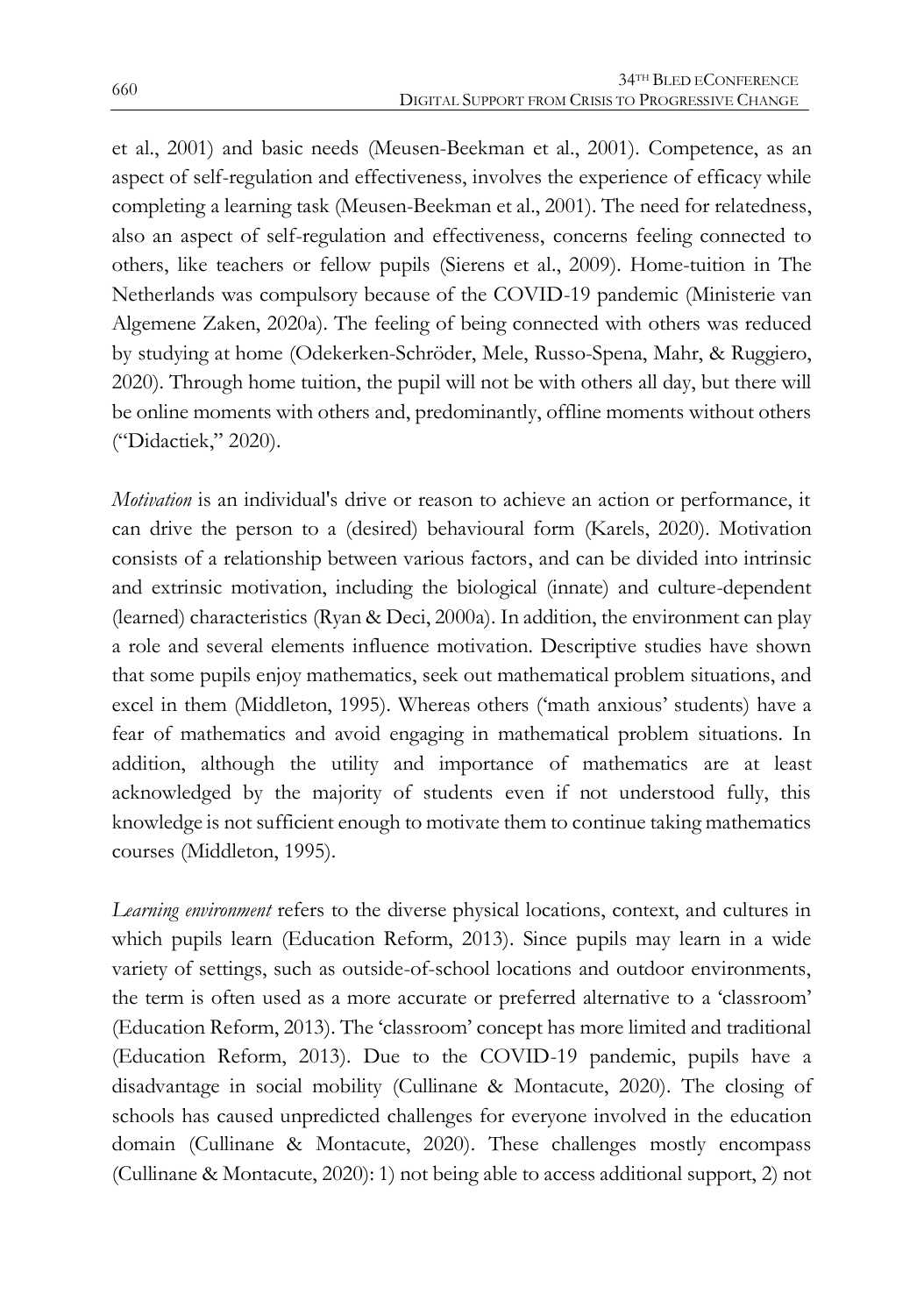having access to certain information online (due to the poor and rich gap), 3) widening the attainment gap due to extended lockdown(s), and 4) working in cramped housing conditions.

*Causality* is the demonstration of how one variable influences other variables in education. In this research, causality will refer to present disorders in the pupils. These disorders can be learning disorders such as Dyslexia or behavioural disorders such as Attention Deficit Hyperactivity Disorder (ADHD) or Oppositional Defiant Disorder (ODD). The presence of a disorder can have a possible negative impact on the learning ability of the pupils, which can lead to the pupil scoring worse than expected (de Meyer, 2019; Driessen, 1990; U.S. Department of Education Office of Special Education Programs, 2003).

## **2.2 Social robots**

A social robot is an embodied object with a certain degree of autonomous behaviour that is specifically designed to socially interact with humans (Darling, 2012). The key elements for a social robot are the physical embodiment, social understanding and school behaviour, and interaction and communication with humans (Hameed, Tan, Thomsen, & Duan, 2016). There are different kinds of social robots, such as Pepper (humanoid and programmable robot) (SoftBank Robotics, 2021b), PARO (therapeutic robot) (Parorobots, 2014) and ROBEAR (nursing care robot) (Wilkinson, 2015). For this study, the focus will be on the NAO robot. The NAO robot is a humanoid and programmable robot with rounded features and is bipedal totalling 58 cm in height (SoftBank Robotics, 2021a). The NAO robot is the most often used robot in research related to social robots in education (Belpaeme et al., 2018).

Broadly speaking, there are three types of robots in education. These include 1) using a robot to learn pupils programming skills, 2) the robot being an object of learning as a means to understand what a robot is, and 3) a robot as a learning partner/social robot (for example, an assistant teacher or a fellow pupil).

The use of social robots has recently been explored in the educational domain and attention from researchers and practitioners is increasing (Kennedy, Baxter, & Belpaeme, 2014; Konijn & Hoorn, 2020). Robots can take the form of, for example, a tutor, learning buddy or teacher. Social robots have proved to have a positive effect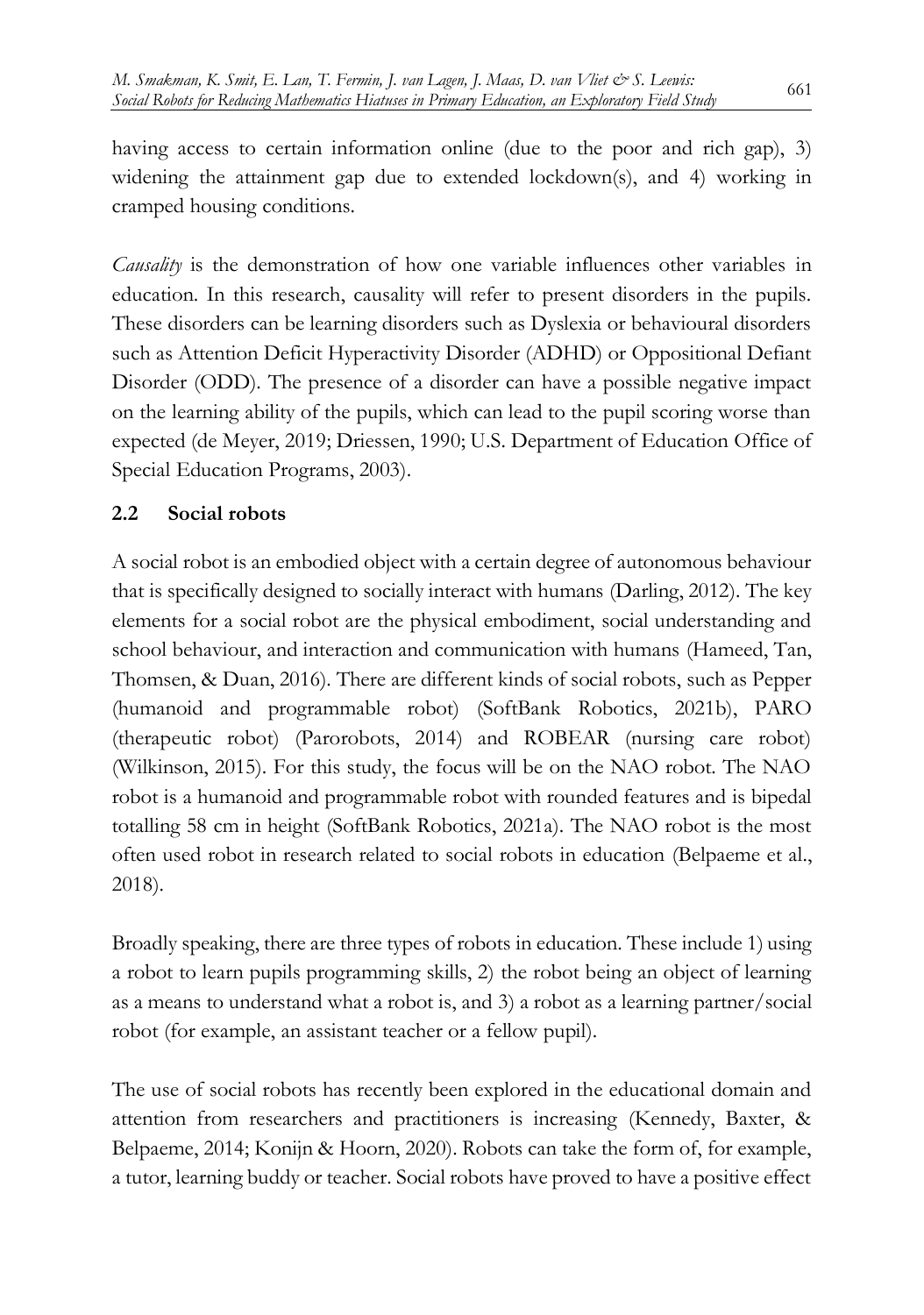on pupils (Kennedy et al., 2014; Kory-Westlund & Breazeal, 2019). Furthermore, the potential advantages of social robots in education are a reduction in costs and time because teachers and pupils are assisted better in class (Pachidis et al., 2019). However, there are different factors regarding the positive effect on reducing hiatuses within the field of mathematics, such as emotional stability and openness (de Meyer, 2019; Driessen, 1990; Streur, 2016).

Social robots have the potential to make positive contributions to a range of humancentred activities in education (Belpaeme et al., 2013; Broadbent, Stafford, & MacDonald, 2009; Dautenhahn & Werry, 2004; Tapus, Mataric, & Scassellati, 2007). Research shows that one-on-one tutoring can lead to significant learning improvements (Moriguchi, Kanda, Ishiguro, Shimada, & Itakura, 2011). Furthermore, several studies found a positive learning effect on different areas of expertise such as learning words (Baxter, Ashurst, Read, Kennedy, & Belpaeme, 2017; Moriguchi et al., 2011; Mubin, Stevens, Shahid, Mahmud, & Dong, 2013), science or technology (Mubin et al., 2013), motor task training (Baxter et al., 2017), weight-loss programs (Baxter et al., 2017), and reducing puzzle-solving time (Baxter et al., 2017). These studies indicate that robots take advantage of, and amplify, the human-likeness to anthropomorphize inanimate objects (human-like, not alive objects).

# **3 Research methods**

The goal of this study is to explore to what extent a social robot can contribute to reducing mathematics hiatuses in primary education. To do so, we will use a mixedmethod approach, consisting of both quantitative and qualitative methods. This mix provides the opportunity to achieve method and data triangulation (Webster, 2007). In the next sub-sections, we will first describe the field experiment, followed by the quantitative and qualitative research methods.

# **3.1 Field Experiment**

Six Dutch primary schools were invited to participate in this study. One primary school positively responded. The field experiment comprises three phases; 1) the Bareka pre-test, 2) pupils using the robot for a set time, and 3) the Bareka post-test. Two of those phases include a standardized test referred to as Bareka, which is a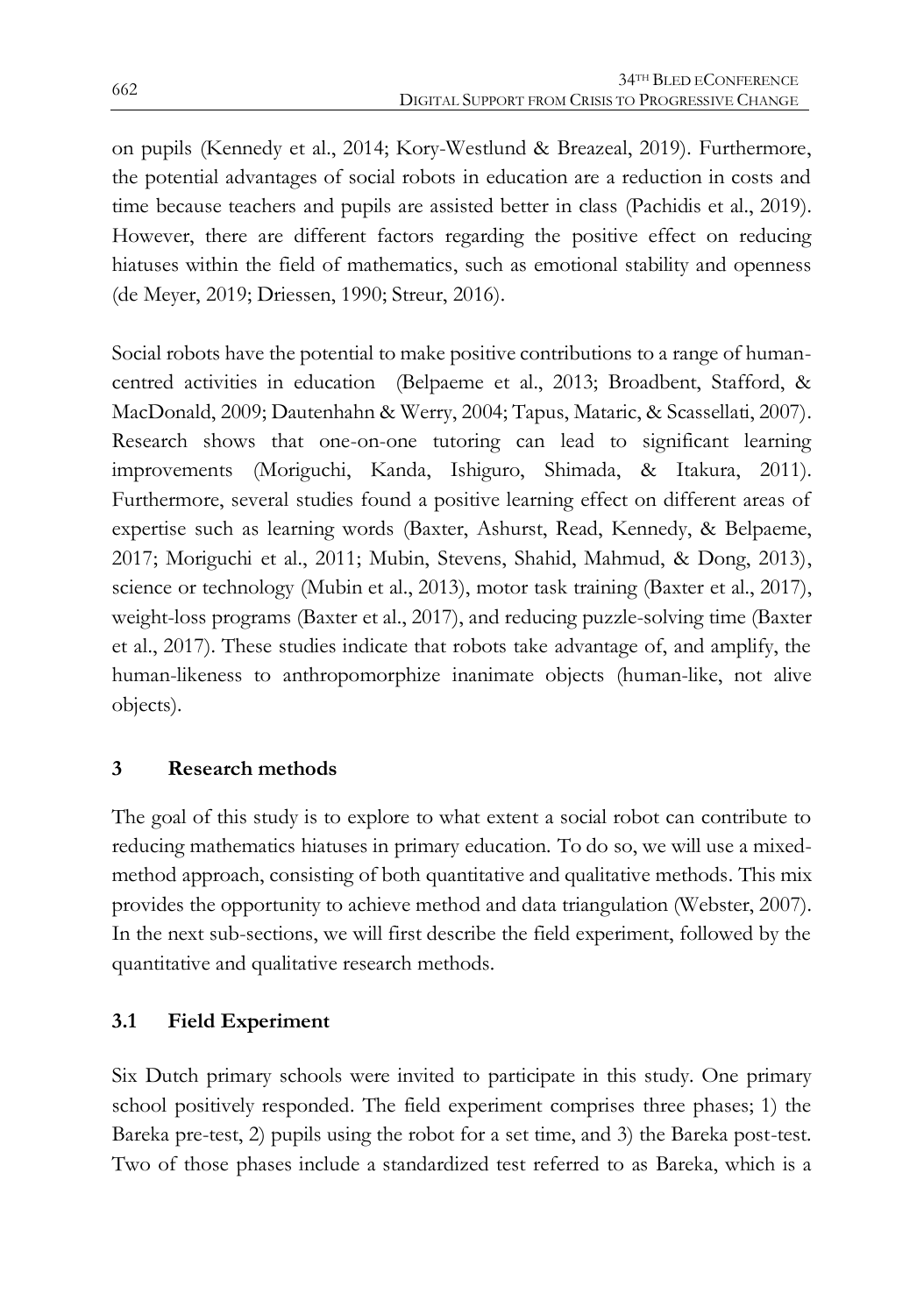learning method for indicating a child's level of mathematics proficiency. The Bareka method is divided into exercises, ranging from addition and subtraction to multiplying, deviations and fractions, graphs and percentages, content, weight, decimal numbers, number concept, length, perimeter, and area.

The Bareka learning method was translated to the robotics platform *Robotsindeklas,* used by the NAO robot. This existing platform is used for teaching pupils and students with social robots such as the NAO robot and the Alpha Mini robot (Interactive Robotics, 2021). By using this existing platform, we created a Bareka learning application for the experiment. To ensure that the NAO's content was compatible with the teaching material of the school, two experienced primary school teachers reviewed the application. The teaching material consisted out of a short explanation for each subject accompanied by practice exercises.

The experiment consisted of a control- and an experimental group, wherein the experimental group was provided with a social robot as a supplement to the regular teaching methods.

# **3.2 Quantitative research methods**

Two classes were included in the field experiment, ranging from pupils aged ten to twelve years old. The experimental group ( $n = 20$ ) was taught by a social robot in addition to the teachings of their teacher. The control group ( $n = 23$ ) was taught solely by their teacher, using standard teaching methods. The social robot was used from Monday until Friday for 10 minutes per group of pupils (maximum of four pupils per group). The experiment lasted about five weeks (from the 18<sup>th</sup> of November, 2020 till the 18<sup>th</sup> of December, 2020). The teacher in the experimental group, was 36 years of age, and had thirteen years of educational working experience. The teacher in the control group was 52 years of age and had 31 years of educational working experience.

To gain insight into the actual development of the pupils, a knowledge test was conducted before and after the experiment. The first Bareka test took place at the primary school under the supervision of the teachers. The second Bareka test took place digitally due to COVID-19 restrictions (home-tuition). The *Bareka* results range from one to four, where one is insufficient and four is very good.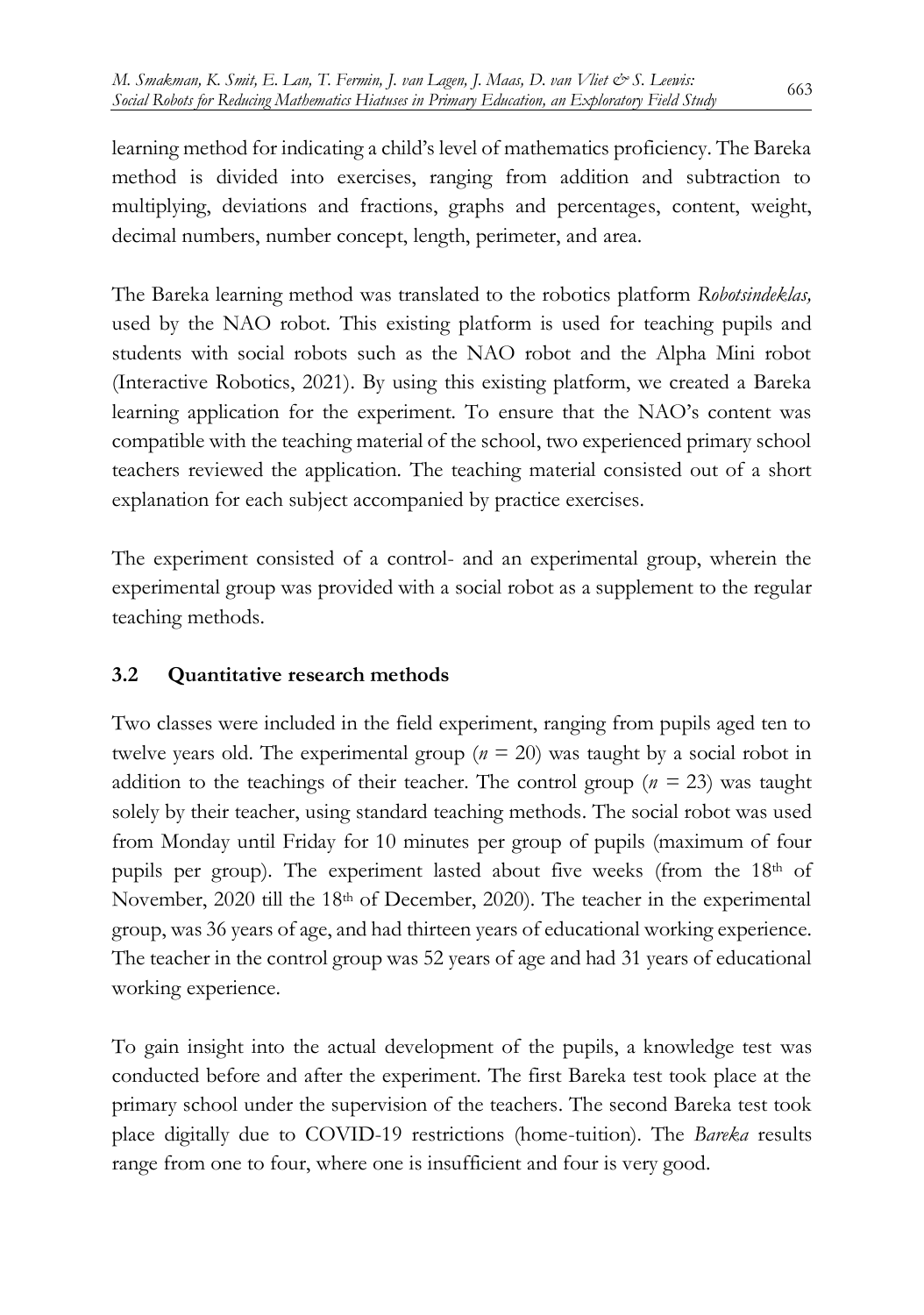To gain insight into the impact of the social robot on the factors that influence the forming of a hiatus in education, we used a validated questionnaire ("Autonomietool," 2019; "Motivatietool," 2019). The questionnaire was utilized in the context of the field experiment, by using an experimental design that occurs in a natural setting (in class/school) (Allen, 2017).

The questionnaire was sent in December 2020, during the experiment, to both the control and the experiment group. The questionnaire measured two factors related to hiatuses: 1) autonomy and 2) motivation*.* We excluded other hiatuses factors because including all other factors would result in a too long and complex questionnaire for children. This would potentially have resulted in missing data or a lack of valid data. However, we included the motivation factor because it is an overarching factor of the other factors. Factors such as causality and learning environment were excluded from this survey because details of these factors were indirectly required to answer the research question and are subject to future research.

Motivation is split up into the sub-factors 1) intrinsic motivation, 2) identified motivation, 3) extrinsic motivation, and 4) amotivation. The questionnaires were constructed using Leerling2020 ("Autonomietool," 2019; "Motivatietool," 2019) and were combined into one survey of 24 questions, eight questions about autonomy ("Autonomietool," 2019) and sixteen about motivation ("Motivatietool," 2019).

# **3.3 Qualitative research methods**

## **Semi-Structured Interviews**

Two semi-structured interviews were conducted with teachers during the field experiment. A semi-structured approach is well suited for the exploration of the perceptions and opinions of respondents, and enable probing for more information and clarification of answers (Barriball, 1994). The interviews were conducted to elicitate information about the pupils and teachers and their knowledge regarding Bareka and the way mathematics is taught. In the interviews, the measuring instrument (knowledge test) was discussed as well as the usage of the social robot. This was required to create the learning applications for the robot and to establish its role in the classroom.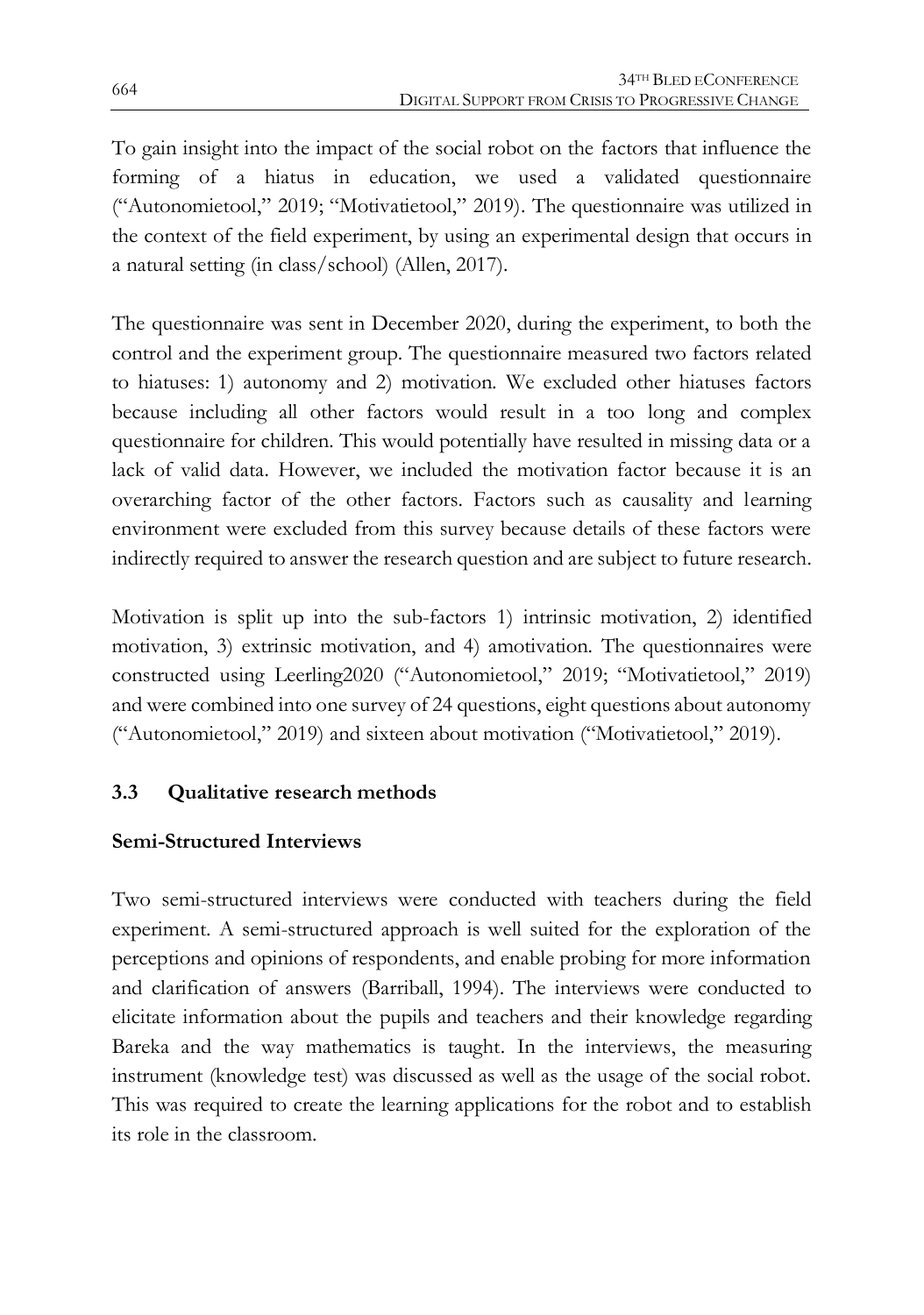#### **Focus group sessions**

Because of COVID-19 restrictions during this study, it was not possible to physically observe the pupils while they were using the NAO robot. As an alternative, focus groups were set up, which enable discussion among pupils for a more holistic view regarding the use of the NAO and its learning materials. The focus group sessions were guided by the teachers.

A focus group was conducted with both groups at the end of the experiment. In each group, five focus groups were conducted. The focus groups consisted of four to six pupils who were around the same level of proficiency in mathematics. This number was chosen because it is the ideal group size (Kitzinger, 1995) and because of the total number of participants. During the focus group sessions, students were asked what the concept of motivation is and what motivates them, using the same focus group protocol.

#### **4 Data analysis**

The collected data was analysed using SPSS 27 and ATLAS.ti. SPSS was utilized for the analysis of quantitative data, while ATLAS.ti was utilized for the analysis of qualitative data.

## **4.1 Bareka pre-test, post-test and questionnaire analysis**

To determine the difference between the performance of the control- and experimental group the data from the results of the Bareka test were analysed. A one-way analysis of variance (one-way ANOVA) was used to determine whether there were any statistically significant differences between the average of the two groups (control- and experimental group).

Using the Bareka data, the Hedges' g factor can be calculated in order to determine what the effect was of the progress of the pupils, taking into account the relatively small sample size (Hedges, 1981). The Hedges' g factor was calculated by using the sample size, average progress per group and the standard deviation of the progress measured. The value of the Hedges' g is related to the Cohens' d and can be used to determine the effect size (Becker, 2000). The effect size of around .20 is considered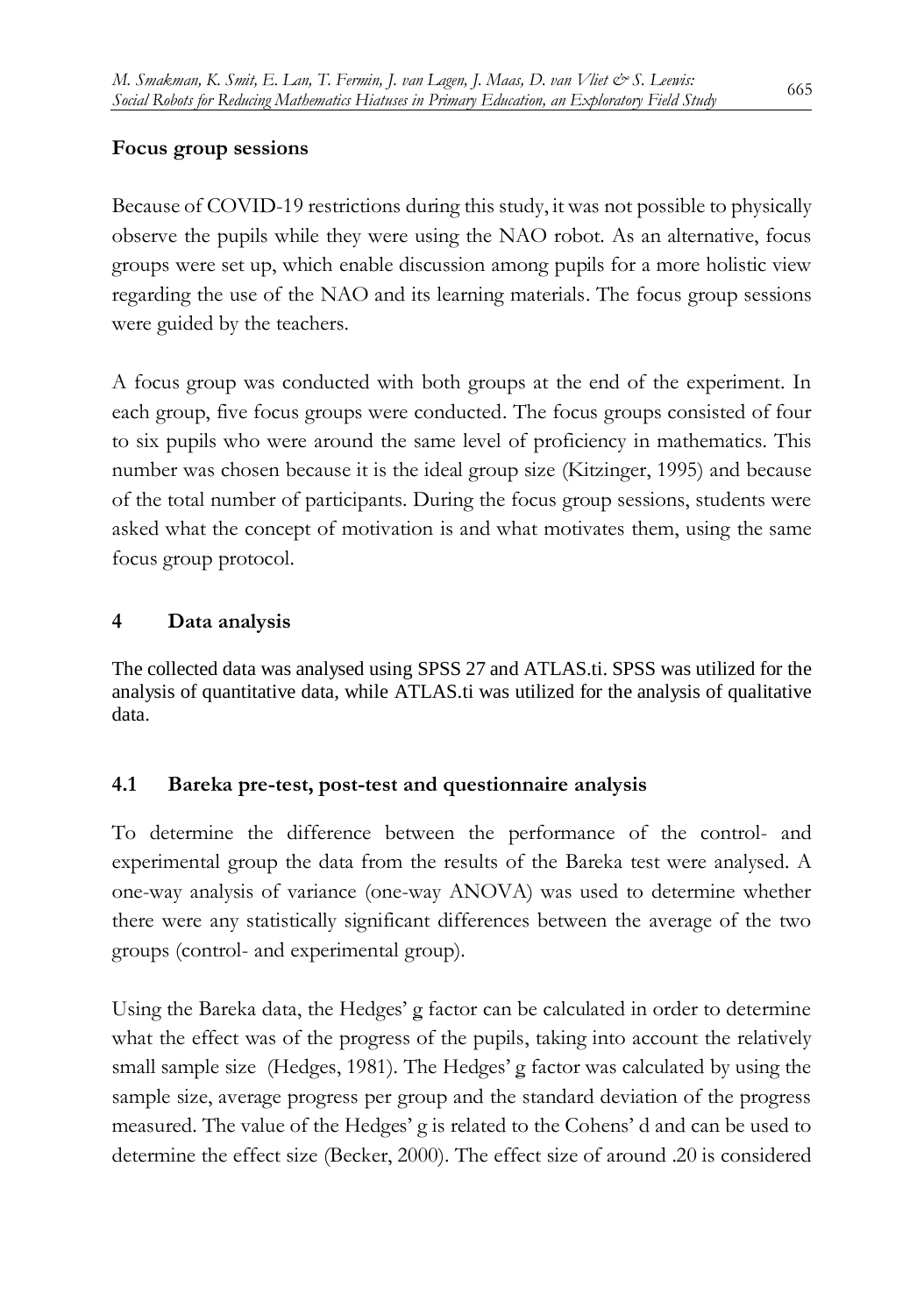a small effect, .50 a medium effect, and .80 a large effect (Becker, 2000; Cohen, 1992).

A Cronbach's analysis was conducted on each questionnaire factor to measure the reliability per item. A Cronbach's alpha with a value of .7 is an adequate level of inter-item reliability (Field, 2017).

# **4.2 ATLAS.ti**

After the interviews had been conducted, they were first transcribed and put in ATLAS.ti. In ATLAS.ti, two coding rounds of thematic coding were conducted by two research team members to reduce bias. Based on the hiatus factors that were defined earlier, themes were chosen to use for thematic analysis. This method is focusing on identifying patterned meaning across a dataset (Braun & Clarke, 2021). For example, a code could be controlled teaching, which focuses on extrinsic motivation.

## **5 Results**

The results of the field experiment (Bareka tests), questionnaire, and focus groups are presented in this section.

## **5.1 Bareka pre and post-tests**

The results of Bareka were determined by the one-way ANOVA test. There was a statistically significant difference between the begin average (F  $(1, 24.872) = 23.292$ )  $p < .001$ ) and end average (F (1, 21.668) = 18.840  $p < .001$ ) of the groups.

The contrast test revealed that group A had a significant mean difference compared to group B in the Begin Average, t  $(24.872) = -4.826$ , p <.001 and it revealed that the experimental group had a significant mean difference compared to the control group in the End Average,  $t(21.668) = -4.340$ , p <.001, see table 1.

|               | Contrast | Value<br>of | SЕ     |          | df     | Sig     |
|---------------|----------|-------------|--------|----------|--------|---------|
|               |          | contrast    |        |          |        |         |
| Begin average |          | $-4472$     | .09265 | $-4.826$ | 24.872 | < 0.001 |
| End average   |          | $-.4010$    | 09240  | $-4.340$ | 21.668 | < 0.01  |

#### **Table 1: Contrast test results**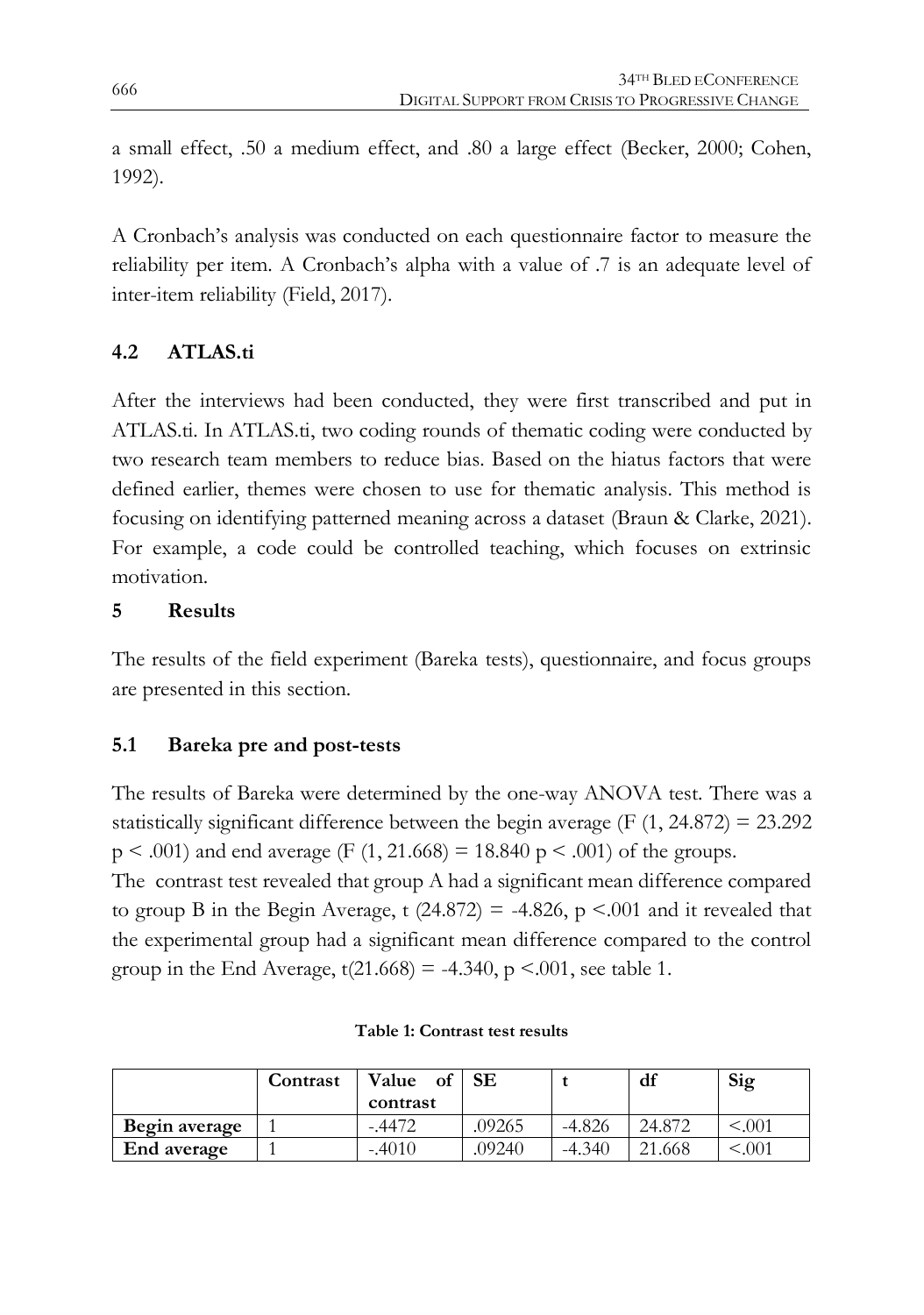To determine the effect size, the Hedges' g was calculated. The calculated Hedges' g for the experimental group is 0.440 and for the control group is 0.6524. This means that there is a small positive effect in the experimental group and a medium positive effect in the control group, see table 2.

| Group         | n  | Mean     | <b>SD</b> | Hedges' g |
|---------------|----|----------|-----------|-----------|
| Exp.-Begin    | 18 | 2.673444 | 0,353707  | 0,4400    |
| $Exp.-End$    |    | 2.835778 | 0.367611  |           |
| Control-Begin | 23 | 3.120609 | 0,193880  | 0,6524    |
| Control-End   | 23 | 3.236800 | 0.153894  |           |

#### **Table 2: Hedges' g results**

#### **5.2 Questionnaire**

A Cronbach's analysis was conducted on the Autonomy subscale of the survey. It was found that the subscale's alpha level did not have an adequate level of inter-item reliability (Cronbach's  $\alpha = .54$ ). However, further analysis revealed that by removing the item, *"My tutor always tells me what to do during class"*, the alpha could be raised (Cronbach's  $\alpha = .64$ ). Furthermore, the intrinsic motivation (Cronbach's  $\alpha = .85$ ), identified motivation (Cronbach's  $\alpha = .78$ ), extrinsic motivation (Cronbach's  $\alpha =$ .70) and amotivation (Cronbach's  $\alpha$  = .73) subscales of the survey had all an adequate level of inter-item reliability.

Table 3 shows the descriptive statics of each subscale, where the item *"My tutor always tells me what to do during class"* is removed. This ensured that the survey was more reliable.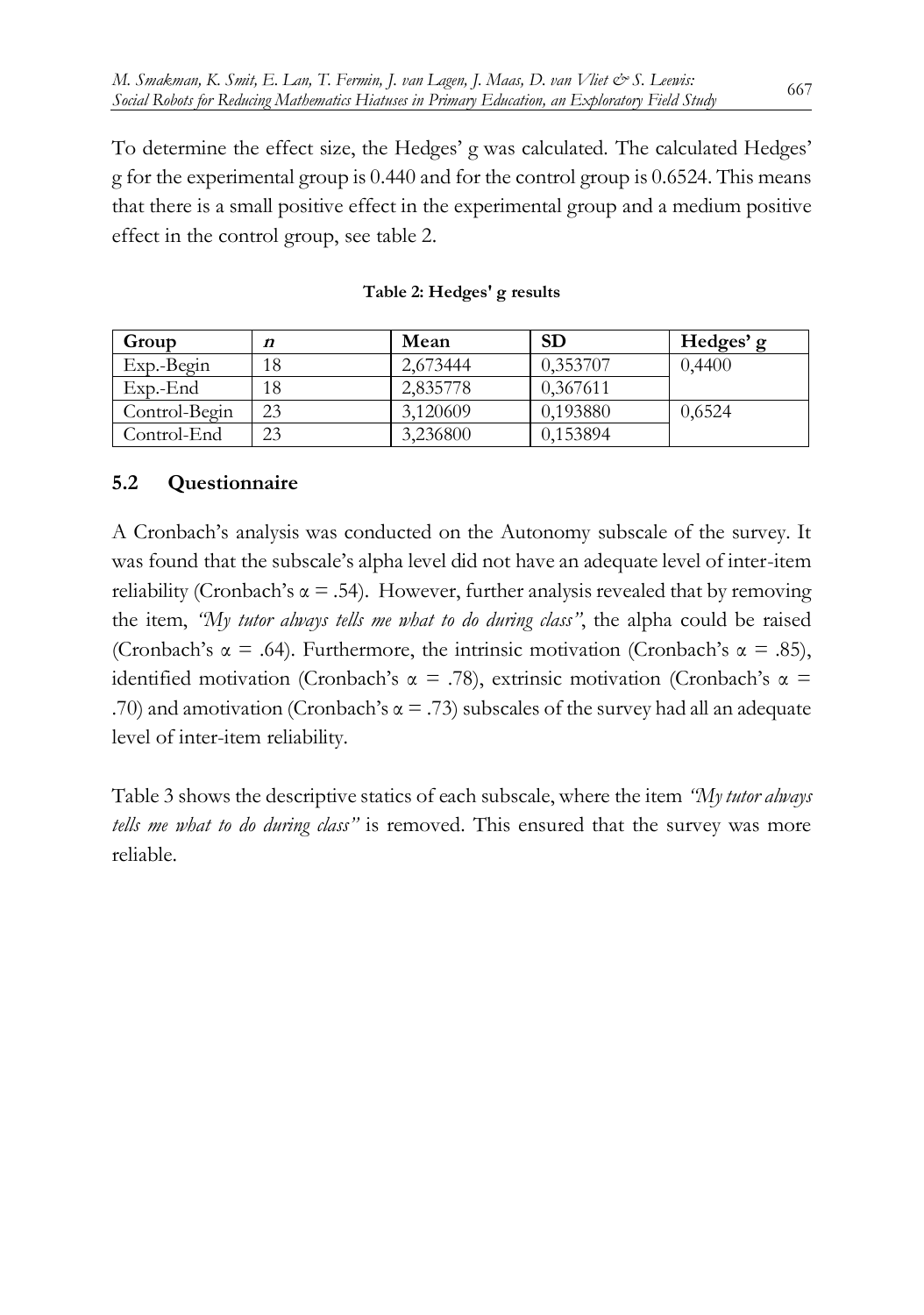| Factor                           | Group        | $\boldsymbol{n}$ | Mean  | <b>SD</b> | <b>SEM</b> | $\Delta$ Mean |
|----------------------------------|--------------|------------------|-------|-----------|------------|---------------|
| Autonomy                         | Experimental | 20               | 3.875 | .414      | .092       | .016          |
|                                  | Control      | 23               | 3.859 | .399      | .083       |               |
| Intrinsic                        | Experimental | 19               | 3.421 | 1.093     | .251       | .040          |
| motivation                       | Control      | 21               | 3.381 | 1.048     | .229       |               |
| <b>I</b> dentified<br>motivation | Experimental | 20               | 3.825 | .770      | .172       | $-.061$       |
|                                  | Control      | 22               | 3.886 | .763      | .163       |               |
| Extrinsic<br>motivation          | Experimental | 20               | 2.813 | .996      | .223       | $-.056$       |
|                                  | Control      | 21               | 2.869 | 1.005     | .219       |               |
| Amotivation                      | Experimental | 20               | 1.625 | .763      | .171       | $-.011$       |
|                                  | Control      | 22               | 1.636 | .727      | .155       |               |

#### **Table 3: Questionnaire descriptive statics**

#### **5.3 Semi-structured interviews**

The interview method that was used is thematic analysis. There were themes generated that were focused on the hiatus factors. Example codes are shown in table 4. The results are based on the transcripts which are available upon request due to space limitations.

**Table 4: Examples of coding results**

| Transcript                                                      | Code                   | <b>Theme</b>            |
|-----------------------------------------------------------------|------------------------|-------------------------|
| "I work from my own agenda, because it has to be done."         | Controlled<br>teaching | Extrinsic<br>motivation |
| 'If children are very strong in mathematics and they have their | Autonomy-              | Intrinsic               |
| own initiative and they want to do things, you can let them go  | supporting             | motivation,             |
| more easily. And then I stimulate that."                        | teaching               | autonomy                |

The interviews mainly revealed that the teacher in the control group was in a more advanced phase of mathematics than the teacher in the experimental group. The pupils from the experimental group have a learning delay that takes more time to catch up to compared to the control group, according to the teachers.

The experimental group worked with the NAO robot. The value of the robot, in this context, would be to improve attention and motivation in the pupils, while the delivery and assessment are done by the human teacher.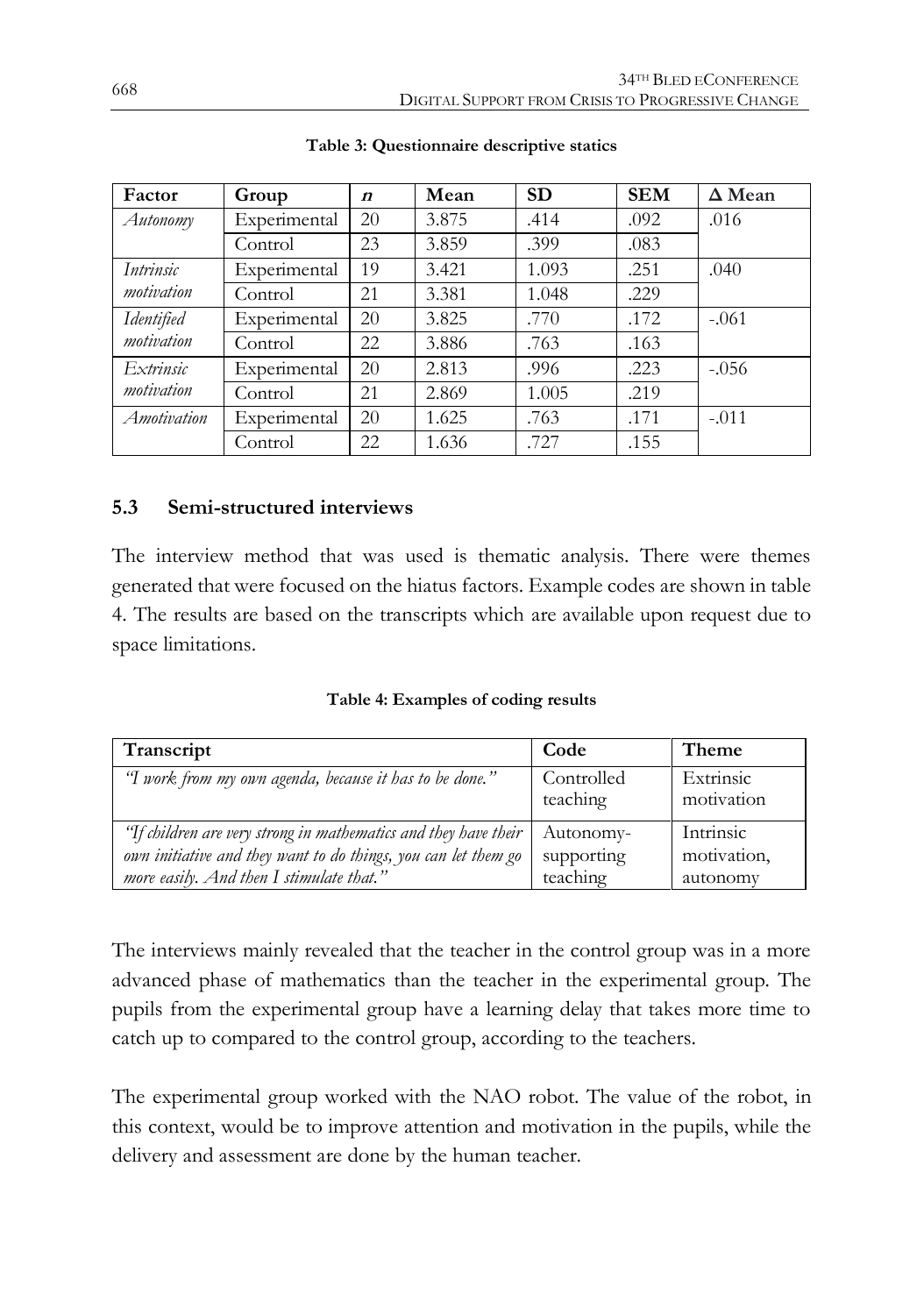#### **5.4 Focus group sessions**

The focus group sessions revealed that the children's interest in subjects differed. Mathematics, English and physical exercises were the most frequently mentioned subjects of interest. Also, the children agreed that playing games were fun (with or without the use of the social robot). The team deliberately not asked about the robot, which was only mentioned once. No link was made by the pupils between motivation and a social robot that can help them deal with learning disadvantages/hiatuses.

#### **6 Discussion and Conclusion**

This paper aims to answer the following research question: *'can social robots be used for reducing mathematics hiatuses in primary education?'* The ANOVA identified a statistically significant difference between the begin- and end average of the groups  $(p \le 0.001)$ . The contrast test revealed that there was a significant difference between the beginand end average of the experiment group, compared to the control group. However, the value contrast is higher in the begin average  $(= -0.4472)$  compared to the end average  $(= -0.4010)$ . In addition, the calculated Hedges' g for the experimental group is 0.440 and for the control group is 0.6524. This means that there is a small positive effect for the experimental group and a medium positive effect for the control group. It may be concluded that the robot had a small effect on the average of the Bareka results. However, the control group showed a larger positive effect (medium >.5 versus small <.5) compared to the experimental group. Though, it cannot be concluded that this difference is caused by the social robot, as the effect of the social robot cannot be isolated to attribute to the learning performance of the pupils in this study. The interview and focus groups have shown that pupils in the experiment group had more difficulty with mathematics, which can also be seen in Bareka's average results.

This study has several limitations that should be discussed. firstly, this exploratory study consisted out of a limited number of participating children (*n* = 43). More participants are preferable and will result in increased reliability and generalizability in future research. Secondly, the teachers did not have previous experience with the use of social robots, and had limited time to practice with the robot before the experiment. This resulted in the teacher and pupils experimenting with the robot during the first lessons and having difficulty using the robot and application, which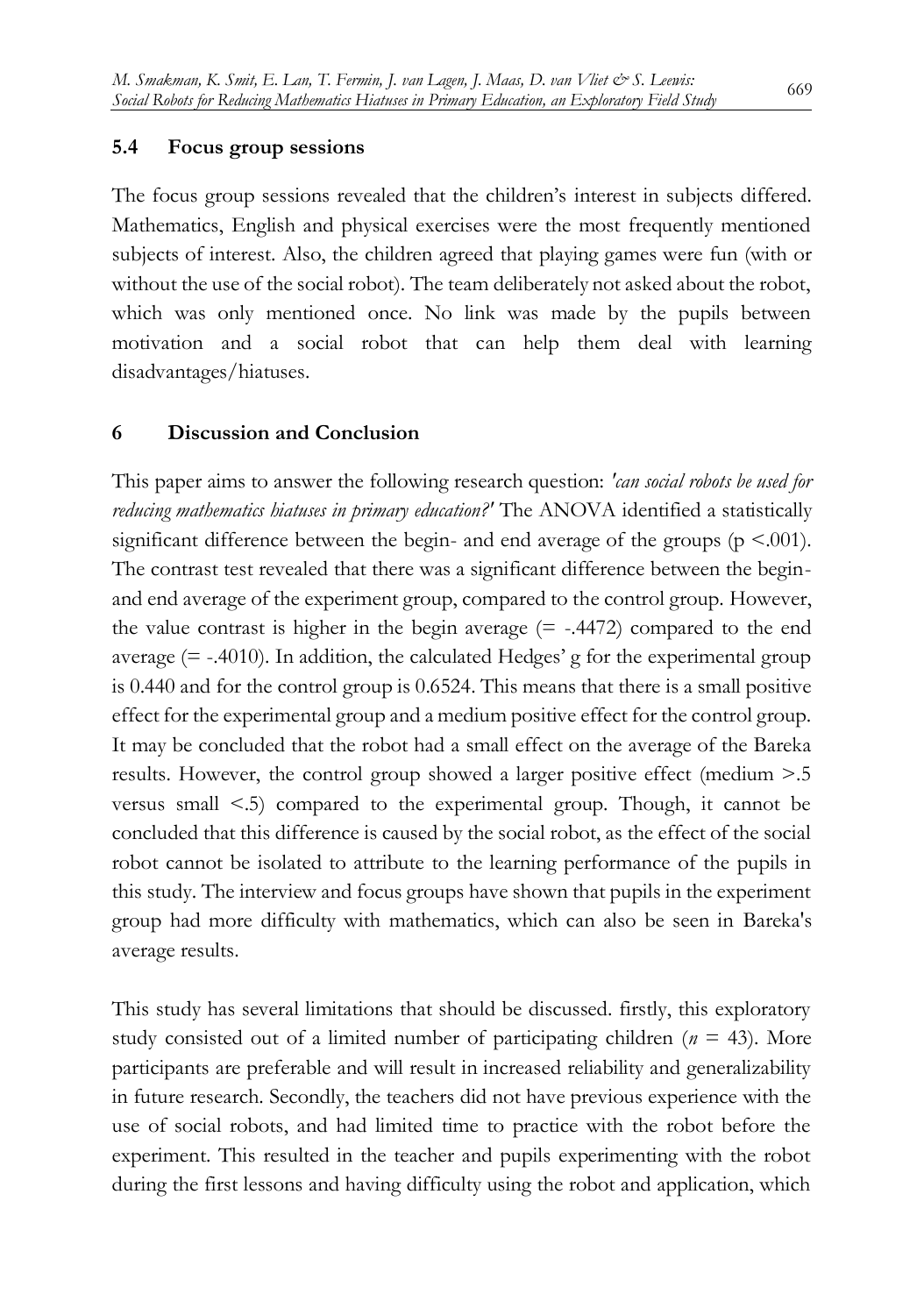affected the actual time to improve the learning effect using the robot. Lastly, while we argue that both groups are sufficient to determine a (potential) effect using the research methods presented, we discovered moderating variables that make it hard to isolate the effect of the social robot in this study setup, such as 1) the difference in intrinsic motivation regarding mathematics between both groups, 2) differences in mathematics progression and learning delays between both groups, 3) didactic styles and level of experience between both teachers, and 4) differences in diagnosis per pupil per group.

Overall, we conclude that a social robot can be used for reducing mathematic hiatuses, however, we could not conclude that a social robot is as effective as a human tutor. Furthermore, the high work pressure in primary education might have a negative effect on the use of social robots in primary education. Therefore, future research might focus on creating a plug and play social robot which allows teachers with limited robot experience to also experiment with this potentially promising technology.

#### **Acknowledgements**

We want to thank Bas Hazelet and Julia Frölich for supporting us setting up the experiment, the teachers that provided the information and the pupils that participated in the experiment.

#### **References**

- Allen, M. (2017). Field Experiments. In The SAGE Encyclopedia of Communication Research Methods. 2455 Teller Road, Thousand Oaks California 91320: SAGE Publications, Inc. https://doi.org/10.4135/9781483381411.n200
- Autonomietool. (2019). Leerling 2020.
- AVS. (2020, May). 244 miljoen om leerachterstanden coronacrisis in te halen. Algemene Vereniging Schoolleiders.
- Bannink, F. P. (2021). Wat is een leerachterstand? Retrieved March 31, 2021, from https://advancedrt.nl/leerachterstand-2/
- Barriball, L. (1994). Collecting data using a semi-structured interview: a discussion paper. Journal of Advanced Nursing (Vol. 19).
- Baxter, P., Ashurst, E., Read, R., Kennedy, J., & Belpaeme, T. (2017, May). Robot education peers in a situated primary school study: Personalisation promotes child learning. PLOS ONE.
- Becker, L. A. (2000). Effect Size (ES).
- Belpaeme, T., Baxter, P. E., Read, R., Wood, R., Cuayáhuitl, H., Kiefer, B., … Humbert, R. (2013). Multimodal child-robot interaction: building social bonds. Journal of Human-Robot Interaction, 1(2), 33–53. https://doi.org/10.5898/JHRI.1.2.Belpaeme
- Belpaeme, T., Kennedy, J., Ramachandran, A., Scassellati, B., & Tanaka, F. (2018). Social robots for education: A review. Sci. Robot., 3(21), eaat5954. https://doi.org/10.1126/scirobotics.aat5954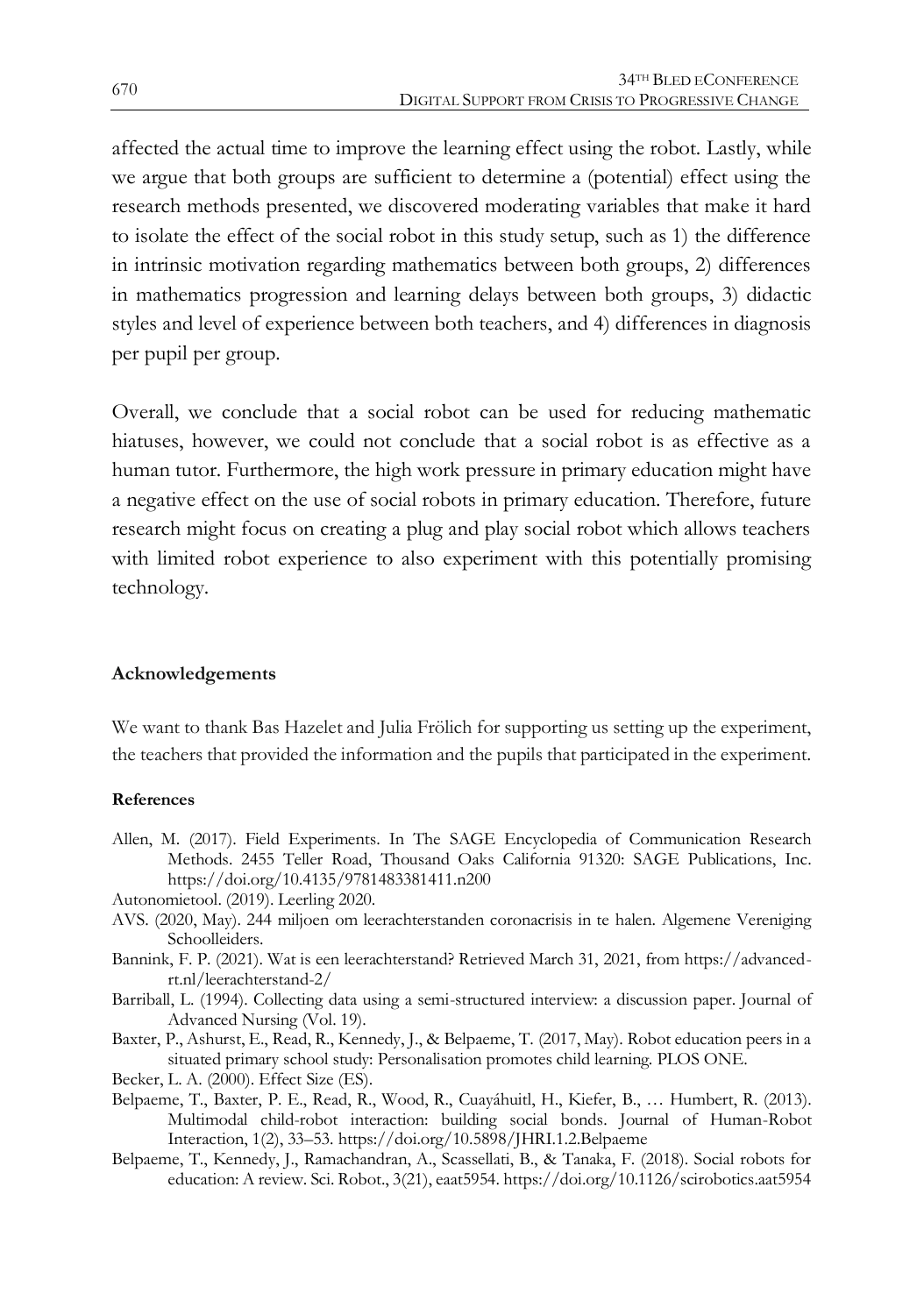- Braun, V., & Clarke, V. (2021). Thematic analysis. Retrieved March 31, 2021, from https://www.psych.auckland.ac.nz/en/about/thematic-analysis.html
- Broadbent, E., Stafford, R., & MacDonald, B. (2009). Acceptance of Healthcare Robots for the Older Population: Review and Future Directions. Int J of Soc Robotics, 1(4), 319. https://doi.org/10.1007/s12369-009-0030-6
- Cohen, J. (1992). A power primer. Psychological Bulletin, 112(1), 155–159. https://doi.org/10.1037/0033-2909.112.1.155
- Cullinane, C., & Montacute, R. (2020). COVID-19 and Social Mobility Impact Brief #1: School Shutdown, 11.
- Cultuur en Wetenschap van Onderwijs. (2019, April). Oplopend lerarentekort bedreiging voor gelijke kansen in het onderwijs - De Staat van het Onderwijs - Inspectie van het onderwijs.
- Darling, K. (2012, September). Extending Legal Protection to Social Robots. IEEE Spectrum: Technology, Engineering, and Science News.
- Dautenhahn, K., & Werry, I. (2004). Towards interactive robots in autism therapy: Background, motivation and challenges. Pragmatics & Cognition, 12(1), 1–35. https://doi.org/10.1075/pc.12.1.03dau
- de Meyer, B. (2019). Hoe zit ik in elkaar? Persoonlijkheid, temperament en rekenen bij kinderen met en zonder dyscalculatie., 66.
- Didactiek. (2020, September). Les Op Afstand.
- Driessen, G. W. J. M. (1990). De onderwijspositie van allochtone leerlingen: de rol van sociaaleconomische en etnisch-culturele factoren, met speciale aandacht voor het onderwijs in eigen taal en cultuur. Nijmegen : Instituut voor Toegepaste Sociale Wetenschappen.
- Education Reform. (2013). Learning Environment. Retrieved March 31, 2021, from https://www.edglossary.org/learning-environment/#:~:text=Learning environment refers to the,cultures in which students learn.
- Field, A. (2017). Discovering statistics using IBM SPSS statistics (5th editio). Thousand Oaks, CA: SAGE Publications.
- Hameed, I. A., Tan, Z.-H., Thomsen, N. B., & Duan, X. (2016). User Acceptance of Social Robots, pp. 274-27, 7.
- Hedges, L. V. (1981). Distribution Theory for Glass's Estimator of Effect size and Related Estimators. Journal of Educational Statistics, 6(2), 107–128. https://doi.org/10.3102/10769986006002107
- Interactive Robotics. (2021). Educatieve robots voor het primair onderwijs. Retrieved March 31, 2021, from https://www.interactive-robotics.com/onderwijs/primair-onderwijs/
- Karels, M. (2020, March). Motivatie intrinsieke en extrinsieke motivatie.
- Kennedy, J., Baxter, P., & Belpaeme, T. (2014). Using Social Robots in Child Education, 3.
- Keultjes, H. (2020, October). Kabinet trekt 38 miljoen uit voor 'herfstscholen' tegen coronaleerachterstand. AD.Nl.
- Kitzinger, J. (1995). Qualitative Research: Introducing focus groups. BMJ, 311(7000), 299–302. https://doi.org/10.1136/bmj.311.7000.299
- Konijn, E. A., & Hoorn, J. F. (2020). Robot tutor and pupils' educational ability: Teaching the times tables. Computers \& Education, 157, 103970. https://doi.org/10.1016/j.compedu.2020.103970
- Kory-Westlund, J. M., & Breazeal, C. (2019). Exploring the Effects of a Social Robot's Speech Entrainment and Backstory on Young Children's Emotion, Rapport, Relationship, and Learning. Front. Robot. AI, 6. https://doi.org/10.3389/frobt.2019.00054
- Lak, E. (2017). Intrinsieke motivatie van kinderen in het speciaal basisonderwijs.
- Leerlingen in (speciaal) basisonderwijs; migratieachtergrond, woonregio. (2020, May). Statline.
- Luyten, H., Staman, L., & Vissch, A. (2013). Leerachterstanden van vertraagde leerlingen op normaalvorderende leeftijdgenoten. Pedagogische Studiën, 45–57.
- Meusen-Beekman, K., Joosten-ten Brinke, D., & Boshuizen, E. (2001). De retentie van zelfregulatie, motivatie en self-efficacy in het voortgezet onderwijs na formatieve assessments in het basisonderwijs. Pedagogische Studiën, 136–153.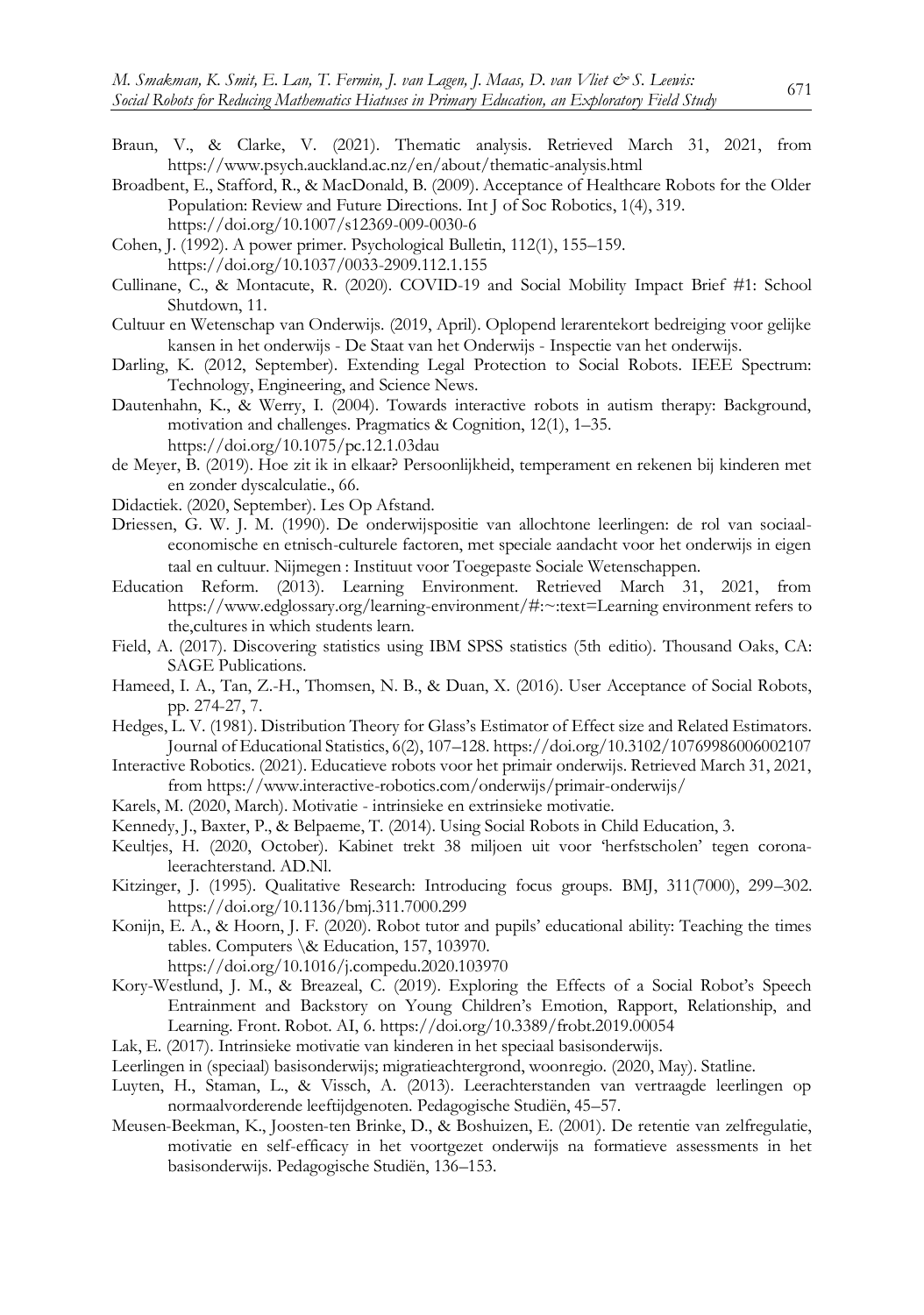- Middleton, J. A. (1995). A Study of Intrinsic Motivation in the Mathematics Classroom: A Personal Constructs Approach. Journal for Research in Mathematics Education, 26(3), 254. https://doi.org/10.2307/749130
- Miller, A., Ferguson, E., & Byrne, I. (2000). Pupils' causal attributions for difficult classroom behaviour. British Journal of Educational Psychology, 70(1), 85–96. https://doi.org/10.1348/000709900157985
- Ministerie van Algemene Zaken. (2020a, March). Aanvullende maatregelen onderwijs, horeca, sport.
- Ministerie van Algemene Zaken. (2020b, May). Extra geld onderwijs door coronacrisis Financiering onderwijs - Rijksoverheid.nl.
- Ministerie van Algemene Zaken. (2020c, May). Vermijd drukte, houd 1,5 meter afstand Nieuwsbericht - Rijksoverheid.nl.
- Moriguchi, Y., Kanda, T., Ishiguro, H., Shimada, Y., & Itakura, S. (2011). Can young children learn words from a robot? IS, 12(1), 107–118. https://doi.org/10.1075/is.12.1.04mor

- Mubin, O., Stevens, C. J., Shahid, S., Mahmud, A. Al, & Dong, J.-J. (2013). A review of the applicability of robots in education. Technology for Education and Learning 2013, 1(9). https://doi.org/10.2316/Journal.209.2013.1.209-0015
- Nederlandse Jeugdinstituut. (2019, May). Cijfers over Onderwijsachterstanden.
- Odekerken-Schröder, G., Mele, C., Russo-Spena, T., Mahr, D., & Ruggiero, A. (2020). Mitigating loneliness with companion robots in the COVID-19 pandemic and beyond: an integrative framework and research agenda. Journal of Service Management, 31(6), 1149–1162. https://doi.org/10.1108/JOSM-05-2020-0148
- Pachidis, T., Vrochidou, E., Kaburlasos, V. G., Kostova, S., Bonković, M., & Papić, V. (2019). Social Robotics in Education: State-of-the-Art and Directions. In N. A. Aspragathos, P. N. Koustoumpardis, & V. C. Moulianitis (Eds.), Advances in Service and Industrial Robotics (pp. 689–700). Cham: Springer International Publishing. https://doi.org/10.1007/978-3-030- 00232-9\_72<br>Parorobots. (2014).
- PARO Therapeutic Robot. Retrieved March 31, 2021, from http://www.parorobots.com/
- Rothan, H. A., & Byrareddy, S. N. (2020). The epidemiology and pathogenesis of coronavirus disease (COVID-19) outbreak. Journal of Autoimmunity, 109, 102433. https://doi.org/10.1016/j.jaut.2020.102433
- Ryan, R. M., & Deci, E. L. (2000a). Intrinsic and Extrinsic Motivations: Classic Definitions and New Directions. Contemporary Educational Psychology, 25(1), 54–67. https://doi.org/10.1006/ceps.1999.1020
- Ryan, R. M., & Deci, E. L. (2000b). Self-Determination Theory and the Facilitation of Intrinsic Motivation, Social Development, and Well-Being. American Psychologist, 11.
- Sierens, E., Vansteenkiste, M., Goossens, L., Soenens, B., & Dochy, F. (2009). The synergistic relationship of perceived autonomy support and structure in the prediction of self-regulated learning. British Journal of Educational Psychology, 79(1), 57–68. https://doi.org/10.1348/000709908X304398
- SoftBank Robotics. (2021a). NAO the humanoid and programmable robot. Retrieved March 31, 2021, from https://www.softbankrobotics.com/emea/en/nao
- SoftBank Robotics. (2021b). Pepper the humanoid and programmable robot. Retrieved March 31, 2021, from https://www.softbankrobotics.com/emea/en/pepper
- Streur, M. (2016, September). Een model hoe BIS en BAS chronisch pijngedrag beïnvloeden. Psychfysio Opleidingen.
- Tapus, A., Mataric, M. J., & Scassellati, B. (2007). Socially assistive robotics [Grand Challenges of Robotics]. IEEE Robotics Automation Magazine, 14(1), 35–42. https://doi.org/10.1109/MRA.2007.339605
- U.S. Department of Education Office of Special Education Programs. (2003). Identifying and Treating Attention Deficit Hyperactivity Disorder: A Resource for School and Home. Retrieved March 31, 2021, from

Motivatietool. (2019). Leerling 2020.